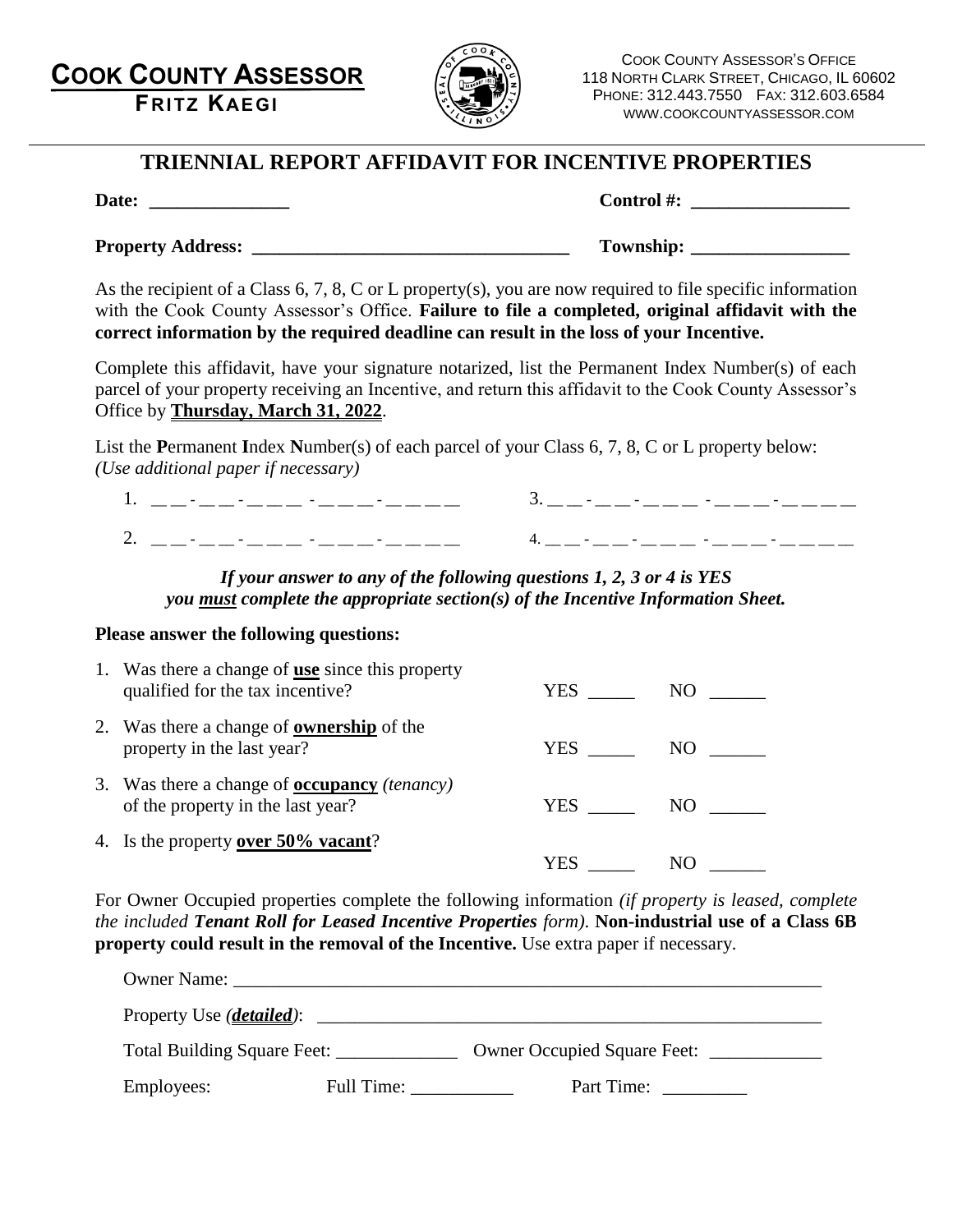## **INCENTIVE INFORMATION SHEET**

*To be completed if you answered "YES" to any questions 1 through 4 on page 1 of this affidavit.*

## **1. Change of Use:**

If any, please provide **detailed** description below *(use another sheet if more space is needed*):

\_\_\_\_\_\_\_\_\_\_\_\_\_\_\_\_\_\_\_\_\_\_\_\_\_\_\_\_\_\_\_\_\_\_\_\_\_\_\_\_\_\_\_\_\_\_\_\_\_\_\_\_\_\_\_\_\_\_\_\_\_\_\_\_\_\_\_\_\_\_\_\_\_\_

\_\_\_\_\_\_\_\_\_\_\_\_\_\_\_\_\_\_\_\_\_\_\_\_\_\_\_\_\_\_\_\_\_\_\_\_\_\_\_\_\_\_\_\_\_\_\_\_\_\_\_\_\_\_\_\_\_\_\_\_\_\_\_\_\_\_\_\_\_\_\_\_\_\_

### **2. Change of Ownership:**

| Buyer: |  |
|--------|--|
|        |  |

Address:

Date of Transfer: \_\_\_\_\_\_\_\_\_\_\_\_\_\_\_\_\_\_\_\_\_\_\_\_\_\_\_\_\_\_\_\_\_\_\_\_

### **Note: Submit evidence of transfer** *(Deed, Closing Statement…)*

### **3. Change of Occupancy** *(tenancy)***:**

If any, please describe below:

Date of Change: \_\_\_\_\_\_\_\_\_\_\_\_\_\_\_\_\_\_\_\_\_\_\_\_\_\_\_\_\_\_\_\_\_\_\_\_\_\_\_\_\_\_\_\_\_\_\_\_\_\_\_\_\_\_\_\_\_\_\_\_\_

\_\_\_\_\_\_\_\_\_\_\_\_\_\_\_\_\_\_\_\_\_\_\_\_\_\_\_\_\_\_\_\_\_\_\_\_\_\_\_\_\_\_\_\_\_\_\_\_\_\_\_\_\_\_\_\_\_\_\_\_\_\_\_\_\_\_\_\_\_\_\_\_\_\_

\_\_\_\_\_\_\_\_\_\_\_\_\_\_\_\_\_\_\_\_\_\_\_\_\_\_\_\_\_\_\_\_\_\_\_\_\_\_\_\_\_\_\_\_\_\_\_\_\_\_\_\_\_\_\_\_\_\_\_\_\_\_\_\_\_\_\_\_\_\_\_\_\_\_

Reason for Change: \_\_\_\_\_\_\_\_\_\_\_\_\_\_\_\_\_\_\_\_\_\_\_\_\_\_\_\_\_\_\_\_\_\_\_\_\_\_\_\_\_\_\_\_\_\_\_\_\_\_\_\_\_\_\_\_\_\_

### **4. Is Property over 50% Vacant?:**

If YES – Since When: \_\_\_\_\_\_\_\_\_\_\_\_\_\_\_\_\_\_\_\_ Percentage of Vacancy: \_\_\_\_\_\_\_\_\_\_ *(Continuous substantial vacancy could result in the interruption of the Incentive)*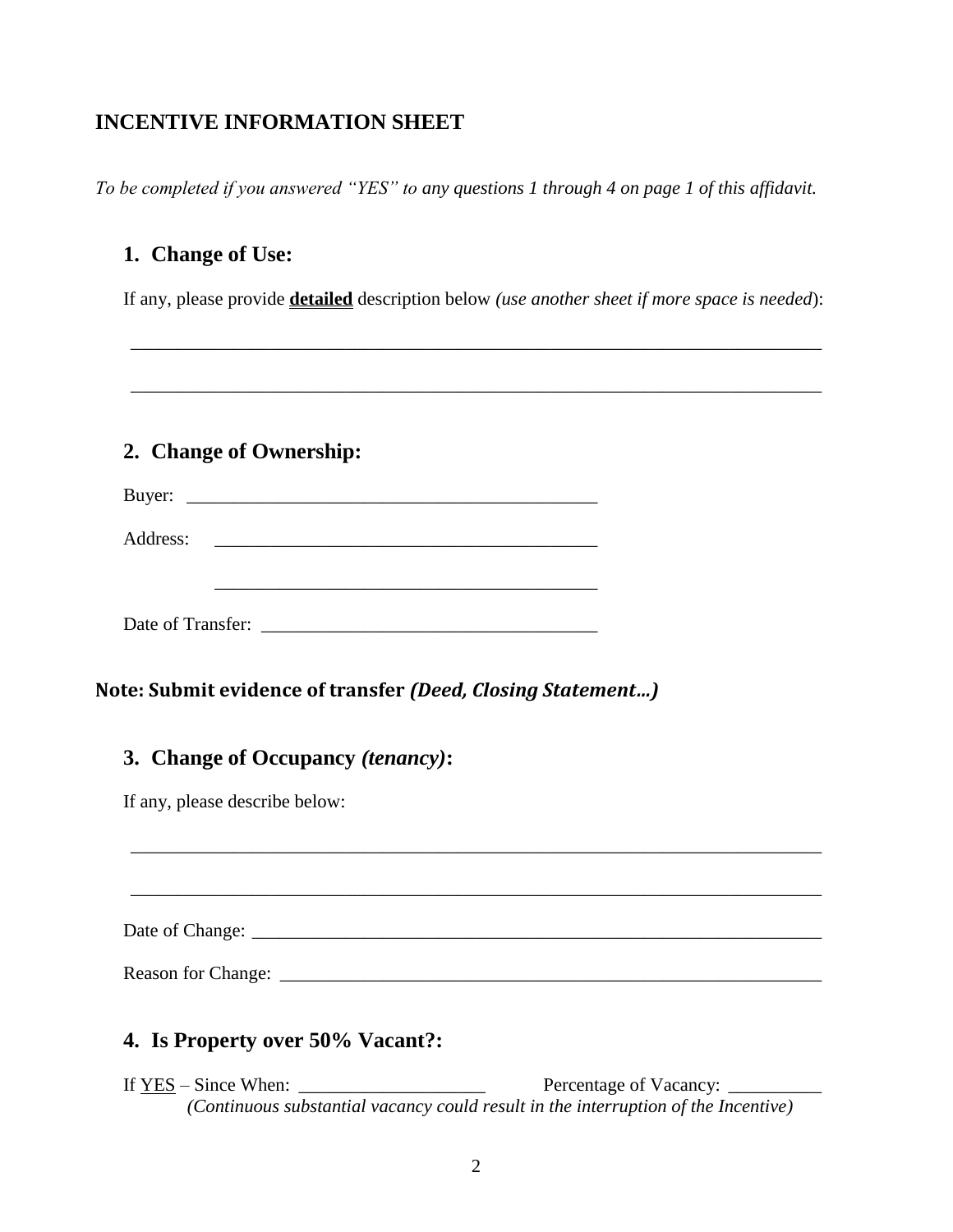



**COOK COUNTY ASSESSOR'S OFFICE** 118 NORTH CLARK STREET, CHICAGO, IL 60602 PHONE: 312.443.7550 FAX: 312.603.6584 WWW.COOKCOUNTYASSESSOR.COM

# **TENANT ROLL** FOR LEASED INCENTIVE PROPERTIES

(Must be completed if property is leased)

Complete **detailed description** of each occupant's use - submit **captioned photos** supporting usage  $(Attach additional sheets, if necessary)$ 

| 1. SF/LEASED                                    | <b>TENANT</b> |
|-------------------------------------------------|---------------|
|                                                 |               |
|                                                 |               |
|                                                 |               |
| 2. SF/LEASED                                    | <b>TENANT</b> |
| <b>PROPERTY_USE (Commercial or Industrial):</b> |               |
|                                                 |               |
|                                                 |               |
| 3. SF/LEASED                                    | <b>TENANT</b> |
|                                                 |               |
|                                                 |               |
|                                                 |               |
| 4. SF/LEASED                                    | <b>TENANT</b> |
| <b>PROPERTY USE (Commercial or Industrial):</b> |               |
|                                                 |               |
|                                                 |               |